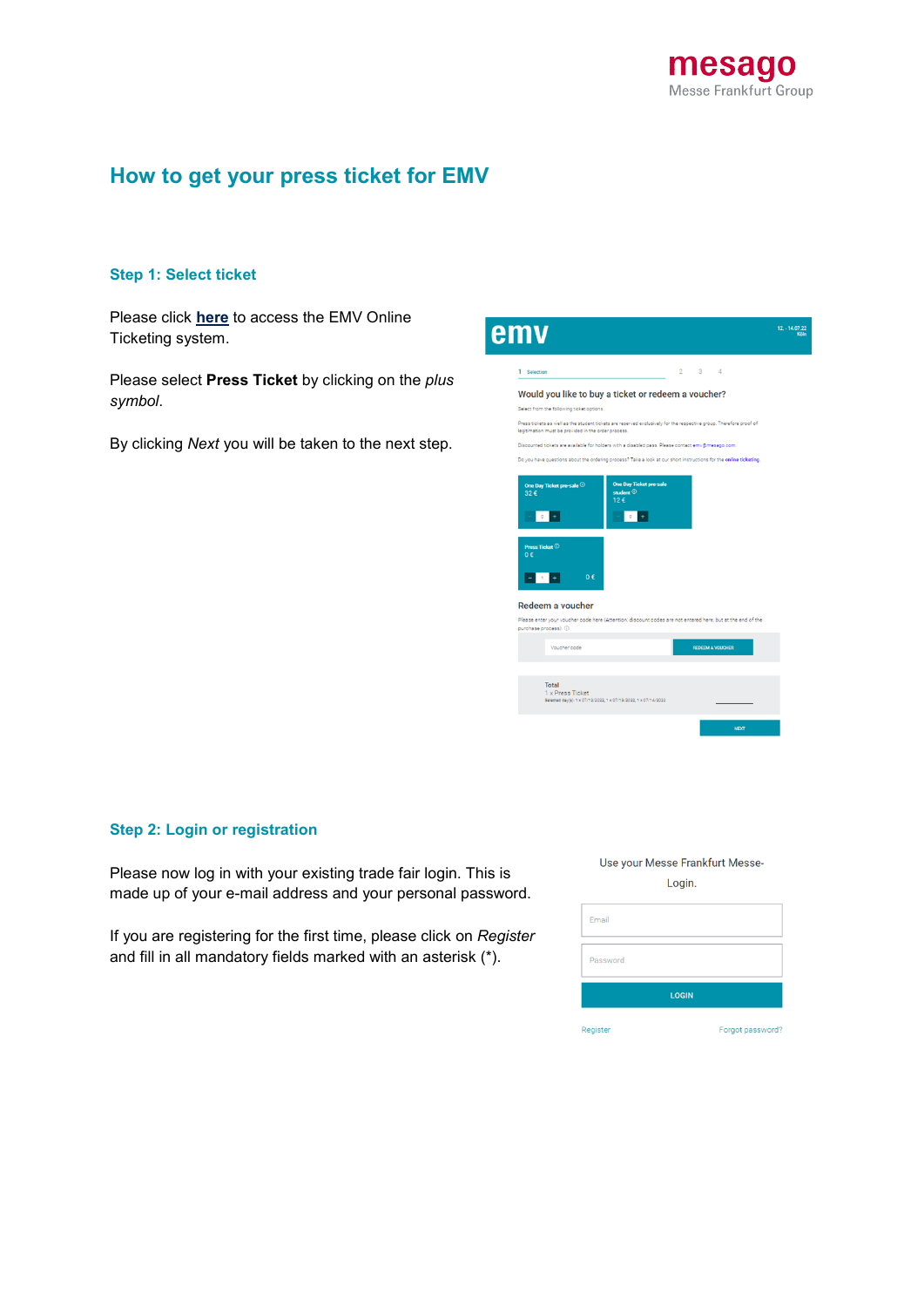

#### **Step 3: Customize your tickets**

As soon as you are logged in, you can start to customize your ticket. First of all, the stored order and invoice data will be displayed for your review.

Then select whether you want to order the ticket for yourself or for someone else.

| 2 Personalize                                                              |            | 3<br>$\overline{4}$ |
|----------------------------------------------------------------------------|------------|---------------------|
| < back to Selection                                                        |            |                     |
| Please choose for whom you are ordering tickets                            |            |                     |
| <b>Ticket Preview</b>                                                      | For myself | For others          |
| 1 x Press Ticket<br>Selected day(s): 07/12/2022, 07/13/2022,<br>07/14/2022 | О          |                     |
|                                                                            |            | <b>NEXT</b>         |

Continue with the personalization of the ticket now:

 If you selected *For me* in the previous step, you will now see a ticket pre-filled with the data of your trade fair login. Click on *Check data* to complete or change the personalization data.

Please make sure that you use your personal e-mail address, as your access to the digital event is linked to it.

 To create a ticket for someone else, select *Customize your ticket*.

Now enter the data of the person the ticket is intended for. Once the order has been placed, the ticket holder will receive a link by e-mail with a request to activate and fill in the trade fair login.

Click *Next Step* to proceed to the next step to verify your order. If everything is accurate, you can upload the legitimation document.



| Personalize |                                                                                                                                         | $\overline{\mathfrak{X}}$ |
|-------------|-----------------------------------------------------------------------------------------------------------------------------------------|---------------------------|
|             | ease personalize the tickets you have selected.                                                                                         |                           |
| der « hobis | as click on "Check Cata" to continue the order process. If you do not see the "Check Cata" butter, please adjust the zoom setting of th |                           |
|             | Ticket Preview - Press Ticket<br>Selected day(s): 07/12/2022, 07/13/2022.<br>07/14/2022                                                 |                           |
|             | emv                                                                                                                                     |                           |
|             |                                                                                                                                         |                           |
|             |                                                                                                                                         | ▕▏                        |
|             |                                                                                                                                         |                           |
|             | CURTOWER YOUR TICKET                                                                                                                    |                           |

 $\overline{P}$